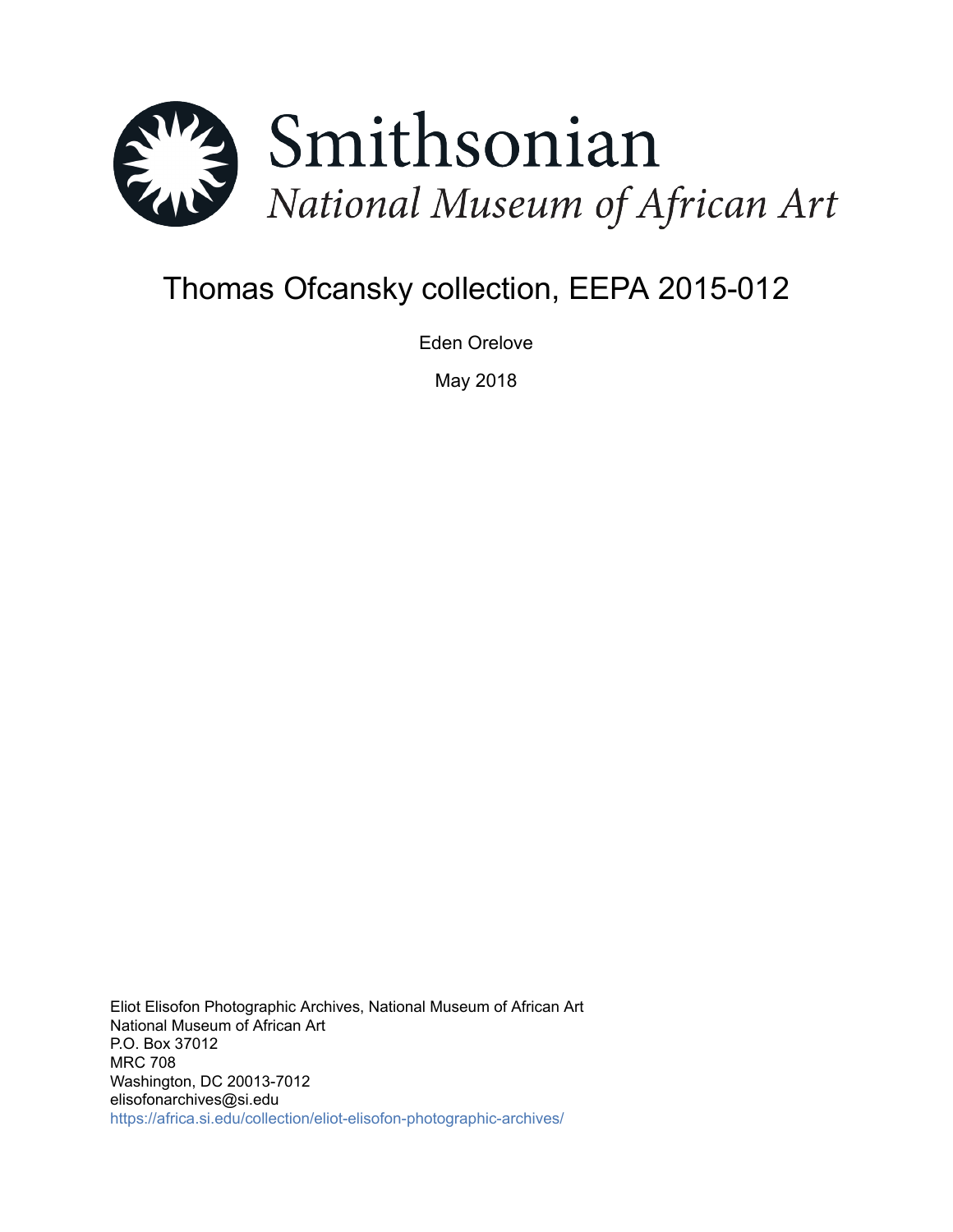## **Table of Contents**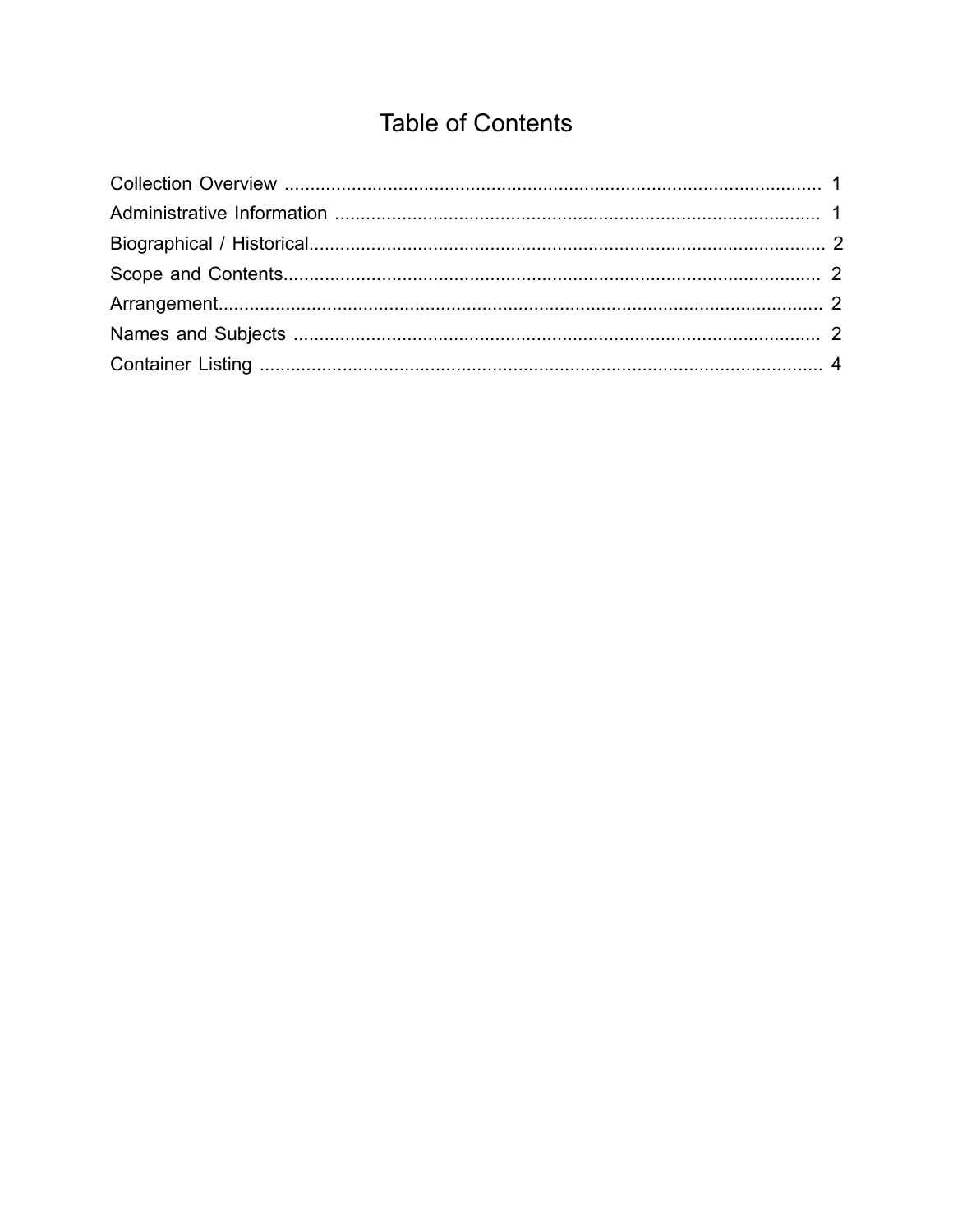## <span id="page-2-0"></span>**Collection Overview**

| <b>Repository:</b> | Eliot Elisofon Photographic Archives, National Museum of African Art                                                                                                                                                                                                                                                                                                                                                                                                                            |  |  |
|--------------------|-------------------------------------------------------------------------------------------------------------------------------------------------------------------------------------------------------------------------------------------------------------------------------------------------------------------------------------------------------------------------------------------------------------------------------------------------------------------------------------------------|--|--|
| Title:             | Thomas Ofcansky collection                                                                                                                                                                                                                                                                                                                                                                                                                                                                      |  |  |
| Date:              | 1678-circa 2005                                                                                                                                                                                                                                                                                                                                                                                                                                                                                 |  |  |
| Identifier:        | EEPA.2015-012                                                                                                                                                                                                                                                                                                                                                                                                                                                                                   |  |  |
| Creator:           | Ofcansky, Thomas P., 1947- (Collector)                                                                                                                                                                                                                                                                                                                                                                                                                                                          |  |  |
| Extent:            | 1 Booklet (sheet music)<br>30 Engravings<br>6 Photographic prints<br>6 Posters<br>1 Drawing<br>2 Documents<br>12 Maps                                                                                                                                                                                                                                                                                                                                                                           |  |  |
| Language:          | Multiple languages.                                                                                                                                                                                                                                                                                                                                                                                                                                                                             |  |  |
| Summary:           | The collection dates from 1678 to circa 2005 and consists of 58 maps,<br>engravings, posters, original documents and photographs related to<br>East, Central and South Africa. There is a special focus on Ethiopia<br>(Abyssinia), Tanzania and the Sudan, and the collection's subjects<br>include East African geography, history, political affairs and African<br>leaders, as well as European (German, Italian, British) and American<br>colonization, exploration and warfare in Africa. |  |  |

## <span id="page-2-1"></span>**Administrative Information**

#### **Provenance**

Collected by Thomas Ofcansky. Purchased by the Eliot Elisofon Photographic Archives, National Museum of African Art, in February 2015.

#### Processing Information

Processed by Eden Orelove, May 2018.

#### Preferred Citation

Thomas Ofcansky Collection, EEPA 2015-012, Eliot Elisofon Photographic Archives, National Museum of African Art, Smithsonian Institution

#### **Restrictions**

Use of original records requires an appointment. Contact Archives staff for more details.

#### Conditions Governing Use

Permission to reproduce images from the Eliot Elisofon Photographic Archives must be obtained in advance. The collection is subject to all copyright laws.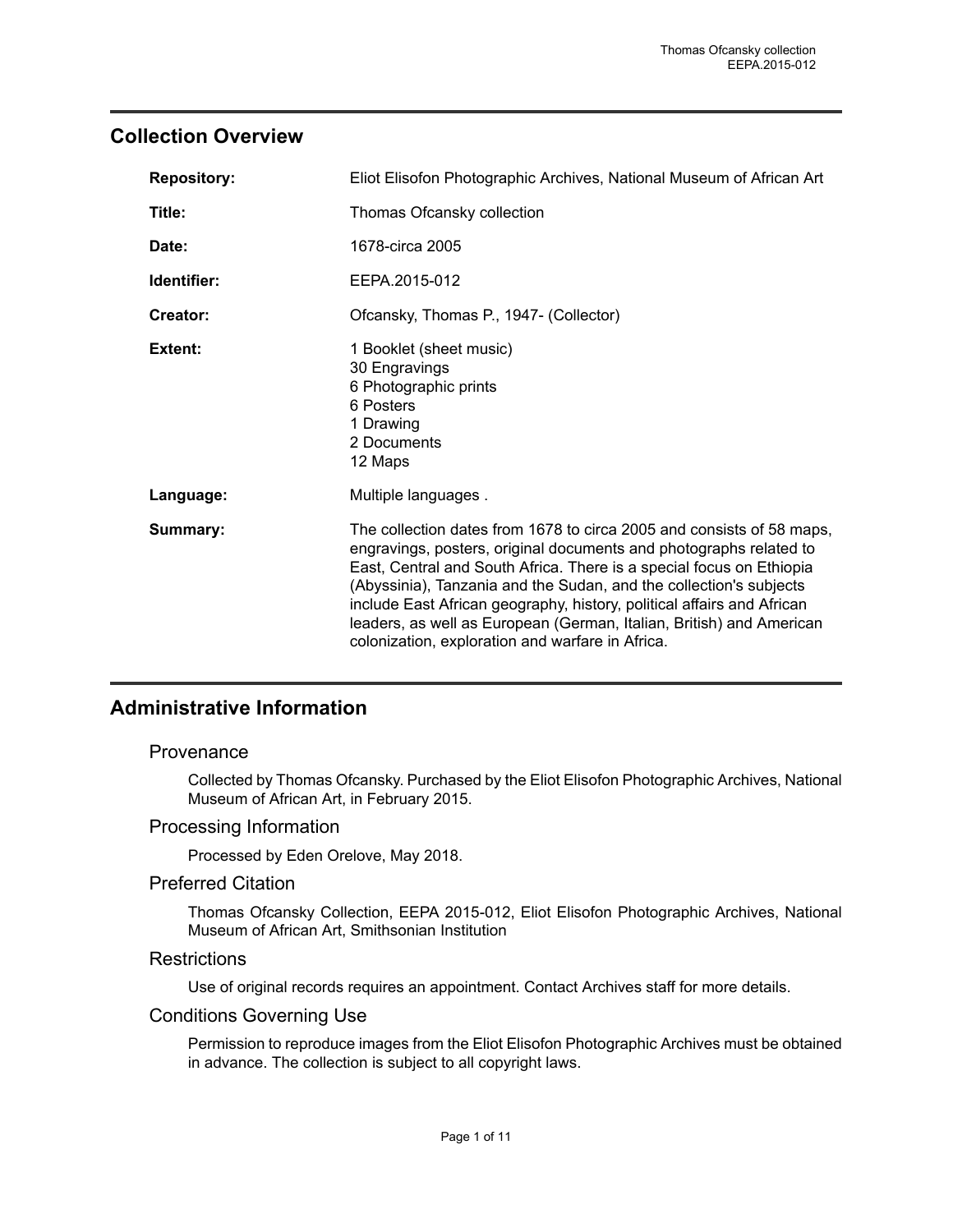## <span id="page-3-0"></span>**Biographical / Historical**

Thomas P. Ofcansky (1947-) is a former African affairs analyst with the State Department Bureau of Intelligence and Research, and a retired professor of political science from the University of West Virginia. In the 1990s, he developed a detailed database that tracked the suppliers and shipments of small arms to Africa (PBS/Frontline interview, February, 2002). Ofcansky is the author of numerous publications including *Uganda: Tarnished Pearl of Africa* (1999), *Paradise Lost: A History of Game Preservation in East Africa* (2002), and has co-authored numerous volumes in the *Historical Dictionary of Africa* series and *Ethiopia: A Country Study* (1993–2014).

## <span id="page-3-1"></span>**Scope and Contents**

The collection consists of 58 maps, engravings, particularly satirical comics, posters, original documents and photographs related to East, Central and South Africa. There is a special focus on Ethiopia (Abyssinia), Tanzania and the Sudan, and the collection's subjects include East African geography, history, political affairs and African leaders, as well as European (German, Italian, British) and American colonization, exploration and warfare in Africa. A number of engravings feature Benito Mussolini, Menelik, and the first Italian-Ethiopian War of 1895-1896. Additionally, there is a photograph of Haile Selassie. Many of the chromolithographs appeared in popular publications in England, France and the U.S., including *Punch, or The London Chariviari*, *The London Illustrated News*, *The Graphic*, and *Le Petit Journal* during the late 19th – early 20th century.

There are a few ephemeral items related to travel and transportation in Africa, including African Steamship travel tickets, menus and a Uganda railway poster. Other items are related to exploration, hunting and safaris, including original sketches and engravings of motor safari camps in East Africa.

## <span id="page-3-2"></span>**Arrangement**

Arranged in one series by medium.

## <span id="page-3-3"></span>Names and Subject Terms

This collection is indexed in the online catalog of the Smithsonian Institution under the following terms:

Types of Materials:

**Certificates** Engravings **Letters Pamphlets** Photographic prints Posters Sheet music

Places:

Africa -- Colonization Africa -- Discovery and exploration Africa -- Maps Ethiopia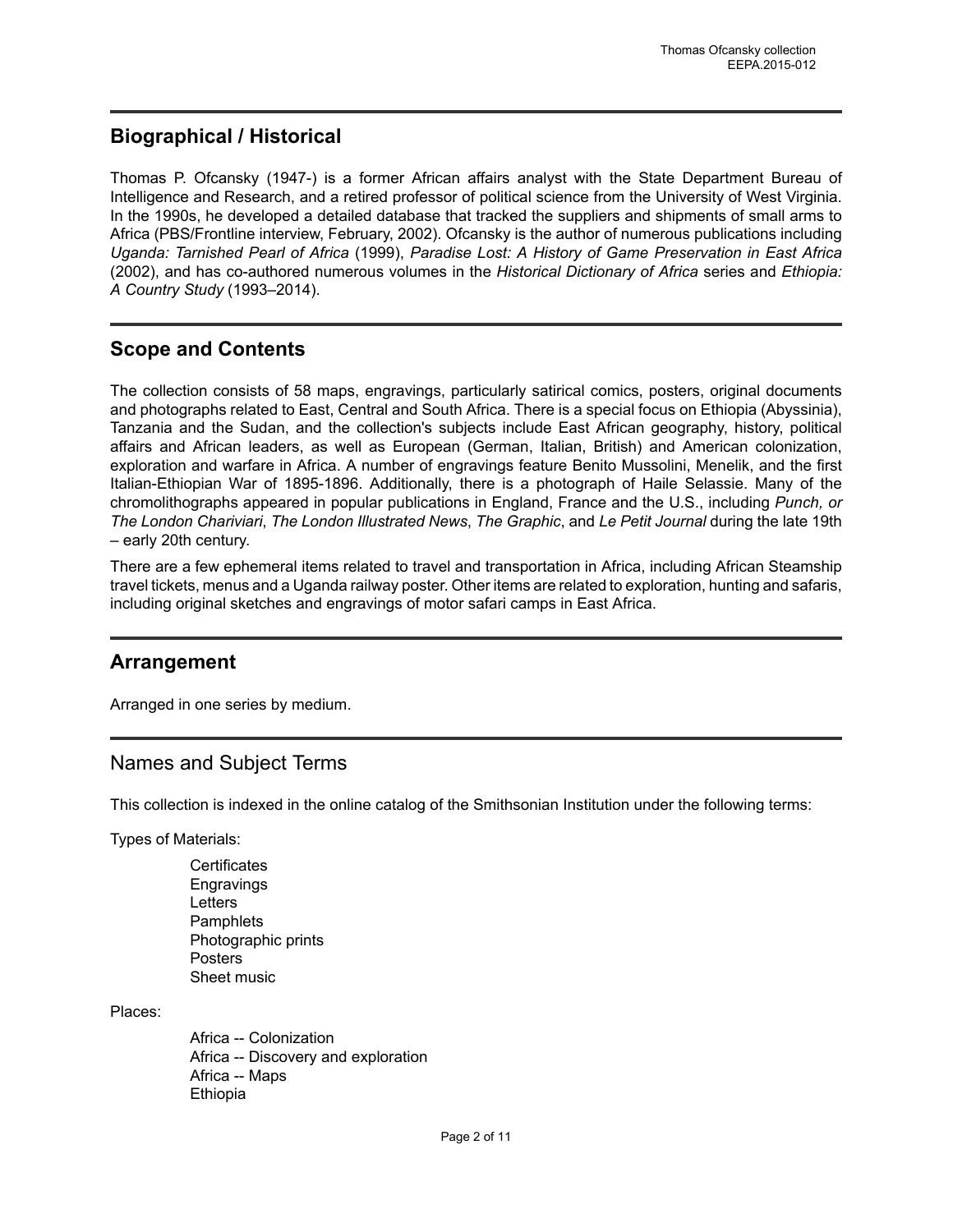Sudan Tanzania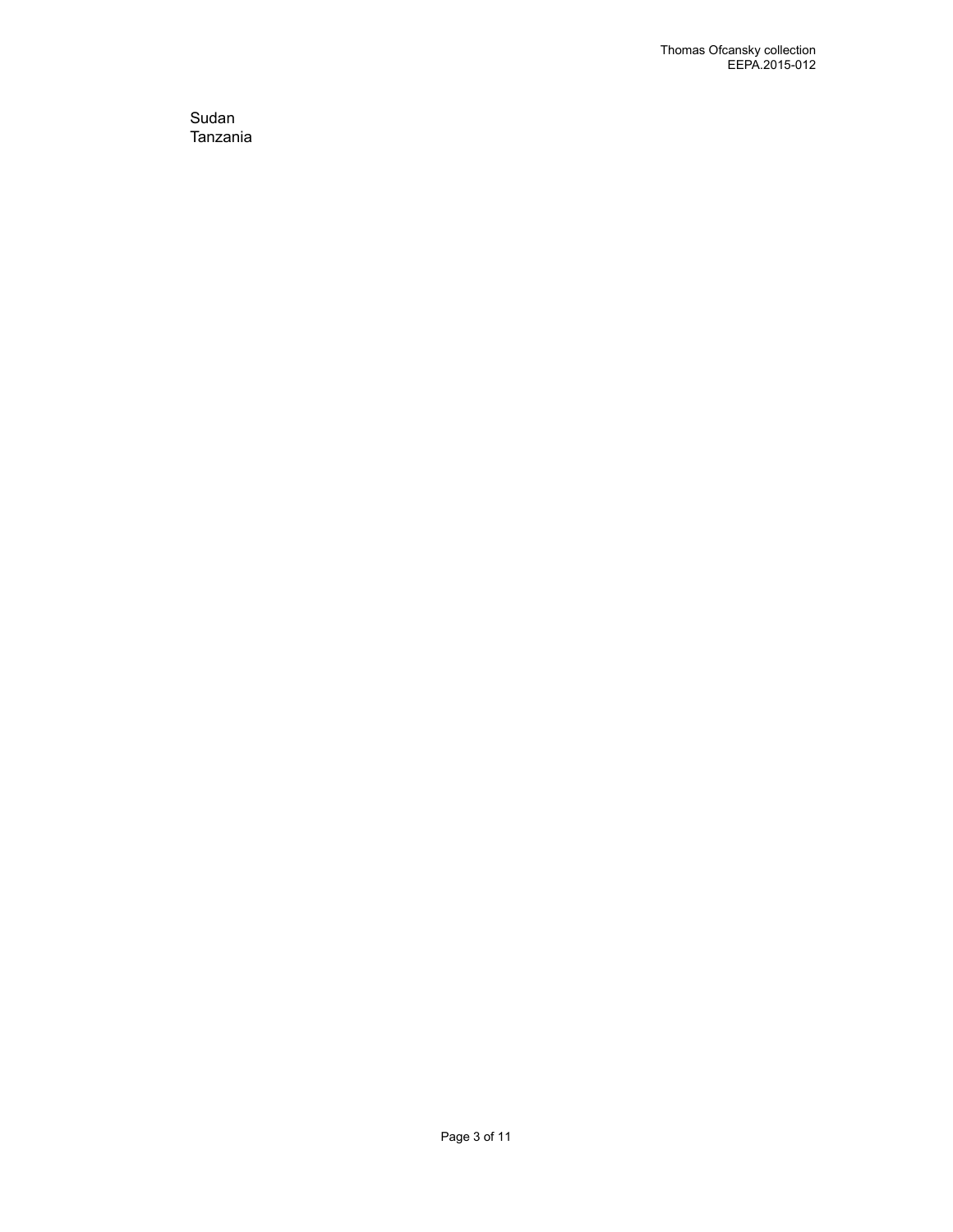## <span id="page-5-0"></span>**Container Listing**

|                         | Maps                                                                                                                                                                                                                                                                                                                                                                                           |
|-------------------------|------------------------------------------------------------------------------------------------------------------------------------------------------------------------------------------------------------------------------------------------------------------------------------------------------------------------------------------------------------------------------------------------|
| Map-case 2, Folder<br>1 | EEPA 2015-012-0001: "Johnson's Africa", circa 1880<br>1 Map (color; 26.5 x 18 inches)<br>Image(s): "Johnson's Africa" [Map of Africa Delineating European<br>Colonies]<br>Notes:<br>From Johnson's New Illustrated (Steel Plate) Family Atlas<br>with Descriptions, Geographical, Statistical, and Historical.<br>Published by Johnson and Browning.                                           |
| Map-case 2, Folder<br>1 | EEPA 2015-012-0002: "Geologische Uebersichiskarte von Deutsch -<br>Ostafricka" by Dr. Carl Peters [Map of German East Africa], circa 1900<br>1 Map (color; 25.25 x 20.5 inches)                                                                                                                                                                                                                |
| Map-case 2, Folder<br>1 | EEPA 2015-012-0003: "Mapa de Abisinia" [Italian Map of Ethiopia], circa<br>1930<br>1 Map (color; 19.25 x 23.5 inches)<br>Italian.<br>Language:                                                                                                                                                                                                                                                 |
| Map-case 2, Folder<br>2 | EEPA 2015-012-0004: "Map of Africa Showing its Most Recent<br>Discoveries", circa 1860<br>1 Map (color; H x W: 16 x 18.5 inches (with mount))                                                                                                                                                                                                                                                  |
| Map-case 3, Folder<br>1 | EEPA 2015-012-0005: "Abyssinia and Surrounding Countries", circa 1890<br>1 Map (color; 14 x 11 inches)<br>Image(s): Abyssinia and Surrounding Countries                                                                                                                                                                                                                                        |
| Map-case 3, Folder<br>2 | EEPA 2015-012-0006: "Empire des Abyssins" [Map of the Abyssinian<br>Empire], circa 1683<br>1 Map (color; 11.5 x 9 inches (with mount))<br>Image(s): "Empire des Abyssin" [Map of the Abyssinian Empire]<br>By Alain Manesson Mallet, Paris. Part of his series<br>Notes:<br>Description de l'Univers (1683-c.1719). Published in<br>section about Africa, "De L'Afrique", Figure XCIV, p. 237. |
| Map-case 3, Folder<br>3 | EEPA 2015-012-0007: Côte Française de Somalis, circa 1920<br>1 Map (color; 18.25 x 13.75 inches (with mount))<br>Notes:<br>Edited by L'Illustration.                                                                                                                                                                                                                                           |
| Map-case 2, Folder<br>3 | EEPA 2015-012-0008: "The Haile Selassie Map of Ethiopia" [reprint],<br>after 1923-late 1900s<br>1 Map (color; printed on poster board; 36 x 24 inches)<br>Original map held by Library of Congress<br>Notes:<br>Reprint on poster board. Drawn by Kh. B. Papzian and<br>designed by Zoehar Design. Labeled as no. 1464.                                                                        |
| Map-case 3, Folder<br>4 | EEPA 2015-012-0009: "Bacon's War-Map of Egypt including The<br>Soudan, Abyssinia, etc.", 1896                                                                                                                                                                                                                                                                                                  |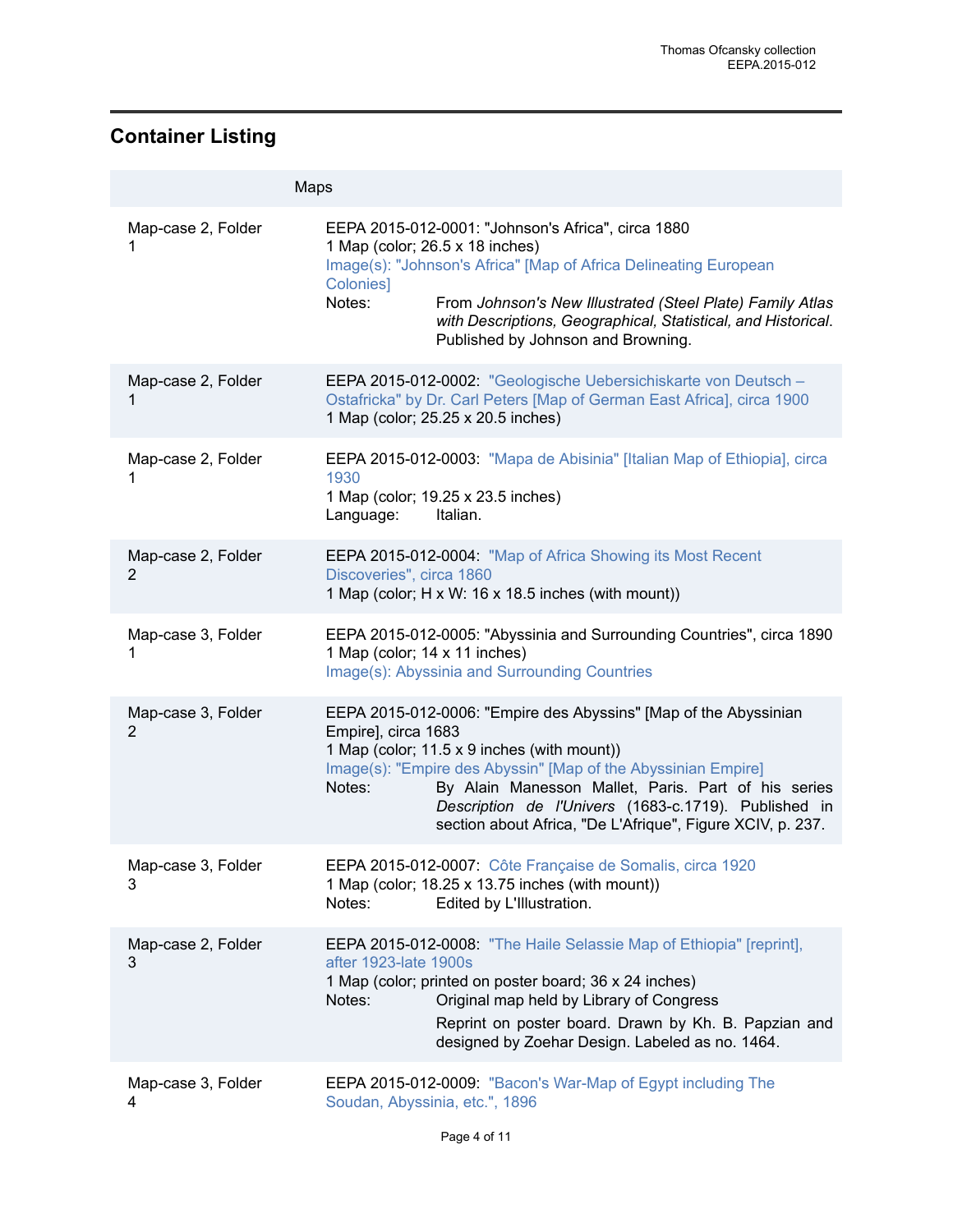|                         | 1 Booklet (color; 25 x 17.25 inches)                                                                                                                                                                                                                                                                                                                                                                                                                                                         |
|-------------------------|----------------------------------------------------------------------------------------------------------------------------------------------------------------------------------------------------------------------------------------------------------------------------------------------------------------------------------------------------------------------------------------------------------------------------------------------------------------------------------------------|
| Map-case 3, Folder<br>5 | EEPA 2015-012-0010: "British Map of Somaliland", October 1922<br>1 Map (color; 23.75 x 39.5 inches)<br>Published by the British War Office<br>Notes:                                                                                                                                                                                                                                                                                                                                         |
| Map-case 3, Folder<br>6 | EEPA 2015-012-0011: "Map of Africa Designed to Accompany Smith's<br>Geography for Schools", 1839<br>1 Map (color; 11 x 17 inches)<br>Notes:<br>Engraved by Stiles, Sherman and Smith, N.Y.                                                                                                                                                                                                                                                                                                   |
| Map-case 3, Folder<br>6 | EEPA 2015-012-0012: Map of Deutsch-Ostafrika [German East Africa],<br>circa 1886<br>1 Map (color; 11 x 17 inches)                                                                                                                                                                                                                                                                                                                                                                            |
|                         | Lithographs                                                                                                                                                                                                                                                                                                                                                                                                                                                                                  |
| Map-case 3, Folder<br>7 | EEPA 2015-012-0013: "Le Pain Complet" [Political cartoon depicting<br>Makalle (Ethiopia) as loaf of bread being poked in the German Kaiser's<br>eye by Menelik II], 1896 February 6<br>1 Lithograph (color; 17 x 12 inches)<br>Cover of Le Petit Journal, no. 273 (France)<br>Notes:<br>Names:<br>Menelik II, Negus of Ethiopia, 1844-1913                                                                                                                                                   |
| Map-case 3, Folder<br>7 | EEPA 2015-012-0014: "Destruction d'une Expedition Allemande en<br>Afrique" [Destruction of a German Expedition in Africa], circa early 20th<br>century<br>1 Lithograph (color; 17 x 12 inches)<br>Notes:<br>Illustrated supplement to Le Petit Journal                                                                                                                                                                                                                                       |
| Map-case 3, Folder<br>8 | EEPA 2015-012-0015: "Recognizione Militare ad Adua Eseguita<br>dal Maggiore Di Maio E Dal Plotone Cacciatori a Cavallo" [Military<br>Reconnaissance in Adua Performed by Major Di Maio and Plotone<br>Cacciatori a Cavallo], 1890 January 19<br>1 Lithograph (black and white; 14.5 x 10.5 inches)<br>Image(s): "L'Illustrazione, Italiana" [Italian soldiers riding on horseback<br>into a village in Ethiopia]<br>Notes:<br>Published in L'Illustrazione, Italiana.                        |
| Map-case 2, Folder<br>3 | EEPA 2015-012-0016: "Abyssinian Wedding on Adowa", 1884 June 28<br>1 Lithograph (black and white; 18.25 x 22.5 inches (with mount))<br>Published in The Graphic.<br>Notes:                                                                                                                                                                                                                                                                                                                   |
| Map-case 2, Folder<br>3 | EEPA 2015-012-0017: "Gruel for Theodore" and "Waiting for Death! The<br>Real Abyssinian Difficulty", 1867 November 20-circa 1900<br>2 Lithographs (color; 31 x 12.5 inches)<br>Notes:<br>The lithograph "Gruel for Theodore!" was drawn by Proctor<br>and published in Judy, or the London Serio-comic Journal,<br>November 20, 1867. Caption reads: "Mr. Bull. What do<br>you want with Money at this Time? Mrs. Benjamin (the<br>Housekeeper). Please, Sir, It's for some Gruel for Master |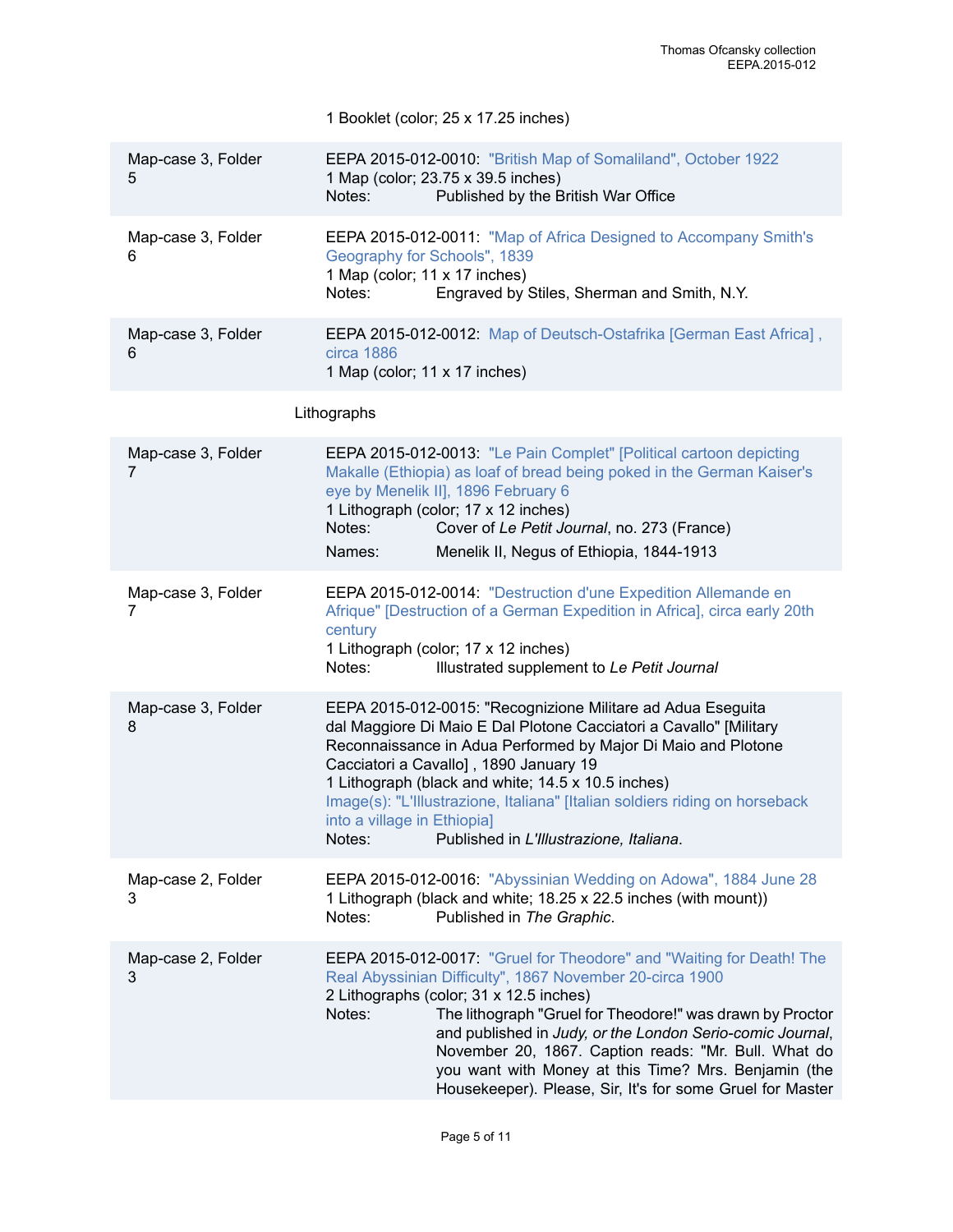|                          | Theodore." The lithograph, "Waiting for Death", was drawn<br>by Matt Morgan.                                                                                                                                                                                                                                                                                                                     |
|--------------------------|--------------------------------------------------------------------------------------------------------------------------------------------------------------------------------------------------------------------------------------------------------------------------------------------------------------------------------------------------------------------------------------------------|
| Map-case 2, Folder<br>5  | EEPA 2015-012-0018: "The American Mission to Abyssinia: The Arrival<br>at Addis Ababa", 1904 February 20<br>1 Lithograph (black and white; 12 x 16.5 inches)<br>Drawn by F. de Harnen, from photographs by an American<br>Notes:<br>officer; Published in The Graphic, pg. 233.                                                                                                                  |
| Map-case 2, Folder<br>5  | EEPA 2015-012-0019: "The Joyous Adventures of the 'M.Ts' in East<br>Africa" [Safari Expedition Scenes], 1918 April/May<br>1 Engraving (black and white; 11.25 x 17.5 inches)<br>Supplement to Doings.<br>Notes:                                                                                                                                                                                  |
| Map-case 3, Folder<br>9  | EEPA 2015-012-0020: "Stanley Cutting His Way Through the<br>Darkness", 1889<br>1 Chromolithograph (color; 7.5 x 10 inches)<br>Published by Avil Co., Philadelphia, pg. 101<br>Notes:                                                                                                                                                                                                             |
| Map-case 2, Folder<br>5  | EEPA.2015-012-0021: "The War in Soudan: An Affair with Outposts",<br>1885 January 3<br>1 Chromolithograph (color; 7.5 x 10 inches)<br>Drawn by R. C. Woodville; Published in The Illustrated<br>Notes:<br>London News, pgs. 20-21.                                                                                                                                                               |
| Map-case 2, Folder<br>5  | <b>EEPA 2015-012-0022: "War in the Desert: A Running Fight", 1885</b><br>February 7<br>1 Chromolithograph (color; 16 x 22.25 inches)<br>Drawn by R.C. Woorville; Published in The Illustrated<br>Notes:<br>London News, pgs. 154-155.                                                                                                                                                            |
| Map-case 2, Folder<br>5  | EEPA 2015-012-0023: "The Nile Expedition - The Advance on Khartoum:<br>Capturing the Enemy's Supplies", 1885 January 31<br>1 Chromolithograph (color; 16 x 22.25 inches)<br>Published in The Illustrated London News, pgs. 110-111.<br>Notes:                                                                                                                                                    |
| Map-case 3, Folder<br>10 | EEPA 2015-012-0024: "Seyyid Bargash Bin Said: Sovereign of<br>Zanzibar", 1875 June 19<br>1 Lithograph (black and white; 15.5 x 11.75 inches)<br>Published in The Graphic, v. 11, no. 290, pg. 577<br>Notes:                                                                                                                                                                                      |
| Map-case 2, Folder<br>5  | EEPA 2015-012-0025: "En Abyssinie: Mise en Liberte des Prisonniers<br>Italiens" [In Abyssinia: Release of Italian Prisoners], circa 1890<br>1 Engraving (color; 16.75 x 12 inches)<br>Image(s): "En Abyssinie: Mise en Liberte des Prisonniers Italiens" [In<br>Abyssinia: Release of Italian Prisoners"<br>Notes:<br>Drawn by F. Mehulle; Illustrated supplement to Le Petit<br>Journal, p. 384 |
| Map-case 3, Folder<br>11 | EEPA 2015-012-0026: Portrait of "Rionga, King of Unyuo", circa 1890<br>1 Engraving (black and white; 10 x 7.5 inches)                                                                                                                                                                                                                                                                            |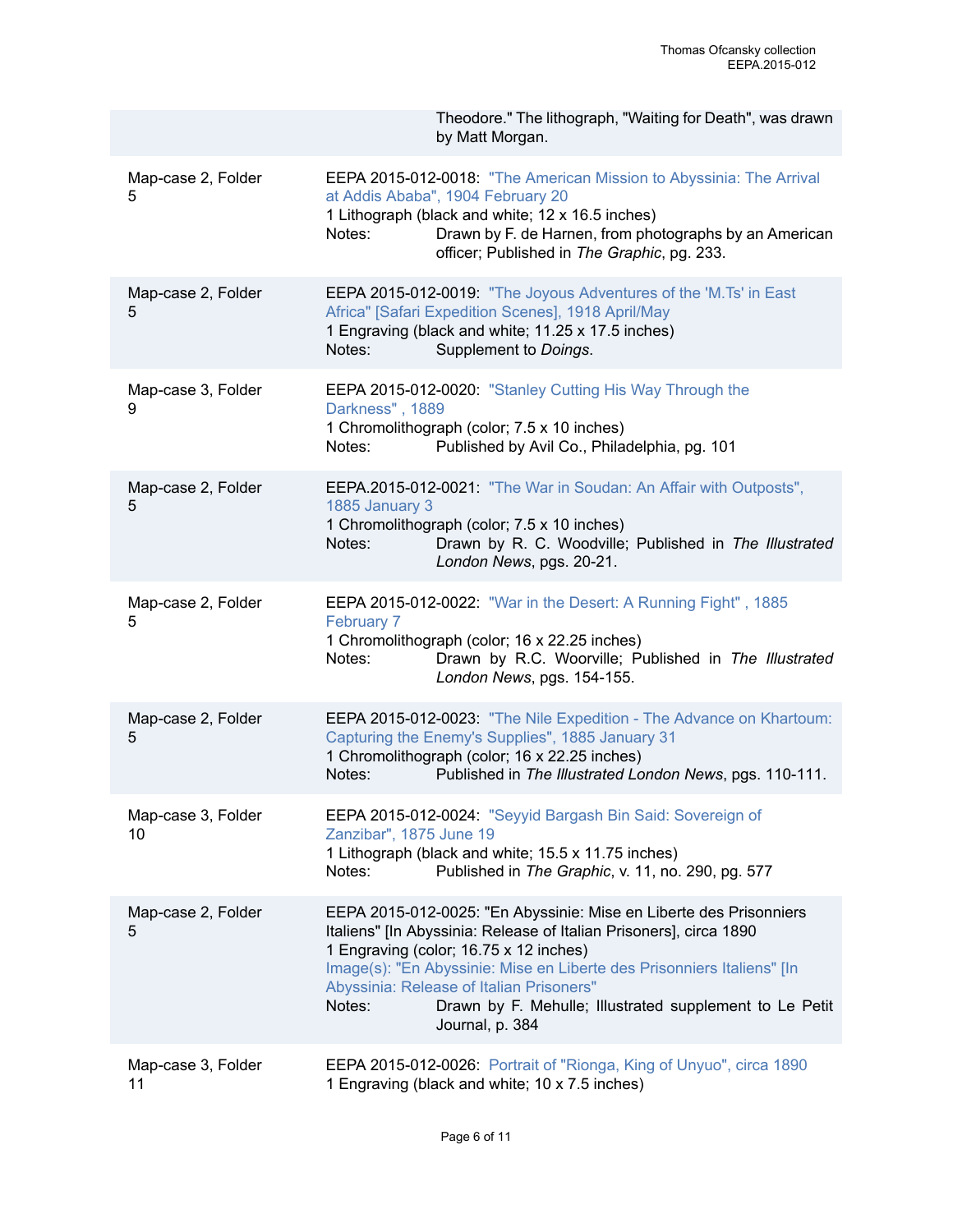|                          | Notes:                                           | Source unknown                                                                                                                                                                                                                                                                                                                                                               |
|--------------------------|--------------------------------------------------|------------------------------------------------------------------------------------------------------------------------------------------------------------------------------------------------------------------------------------------------------------------------------------------------------------------------------------------------------------------------------|
| Map-case 3, Folder<br>12 | Africa] (reprint)<br>Notes:                      | EEPA 2015-012-0027: "Battle of Isandhlwana", circa 1970<br>1 Engraving (color; 11.5 x 14.75 inches)<br>Image(s): "Battle of Isandhiwana" [British Battle with Zulu People in South<br>Reproduction from the Chevron History Series; original<br>created circa 1890.                                                                                                          |
| Map-case 3, Folder<br>13 | Notes:<br>Names:                                 | EEPA 2015-012-0028: "The White Elephant: 'She goes her Imperial<br>Way' - Signor Gayda Writing of Italy" [Political cartoon depicting<br>Mussolini riding an elephant labeled 'Abyssinia'], 1938 January 12<br>1 Engraving (black and white; 10.5 x 8 inches)<br>Drawn by Bernard Partridge; Published in Punch, or The<br>London Charivari.<br>Mussolini, Benito, 1883-1945 |
| Map-case 3, Folder<br>14 | blinded me.""<br>Notes:                          | EEPA 2015-012-0029: "The Dawn of Progress, 'But how am I to see it?<br>They've Blinded me."", 1936 April 8<br>1 Engraving (black and white; 10.75 x 8.25 inches)<br>Image(s): "The Dawn of Progress, 'But how am I to see it? They've<br>Published in Punch, or The London Charivari.                                                                                        |
| Map-case 3, Folder<br>15 | Notes:                                           | EEPA 2015-012-0030: "German [word crossed out] East Africa" [Political<br>cartoon depicting a lion with Union Jack], 1917 December 12<br>1 Engraving (black and white; mounted; 10.5 x 8 inches)<br>Drawn by Cravenhill; Published in Punch, or The London<br>Charivari.                                                                                                     |
| Map-case 3, Folder<br>16 | x 11.25 inches (with mount))<br>Notes:<br>Names: | EEPA 2015-012-0031: "Musical Chairs at Geneva: Mussolini. 'All right,<br>that puts the lid on it. I shan't play any more!", 1936 September 30<br>1 Engraving (black and white; mounted; 10.5 x 8 inches (with mount); 14<br>Drawn by Bernard Partridge; Published in Punch, or The<br>London Charivari<br>Mussolini, Benito, 1883-1945                                       |
| Map-case 3, Folder<br>17 | Notes:                                           | EEPA 2015-012-0032: "In Darkish Africa. The Dove of Peace. 'Perhaps<br>if I flap my wings very hard indeed it may distract their attention."" [Bird<br>speaking to tiger labeled 'Abyssinia', facing a hunter], 1935 May 22<br>1 Engraving (black and white; 10.75 x 8 inches)<br>Drawn by Bernard Partridge; Published in Punch, or The<br>London Charivari.                |
| Map-case 3, Folder<br>18 | John Pridham", circa 1868<br>Notes:              | EEPA 2015-012-0033: "The Abyssinian Expedition, Grand Divertimento.<br>Descriptive of the Battle and Entry into Magdala, for the Piano-Forte, by<br>1 Engraving (musical score for piano; color; 13.5 x 10 inches)<br>Published by Standard & Son, lithographers                                                                                                             |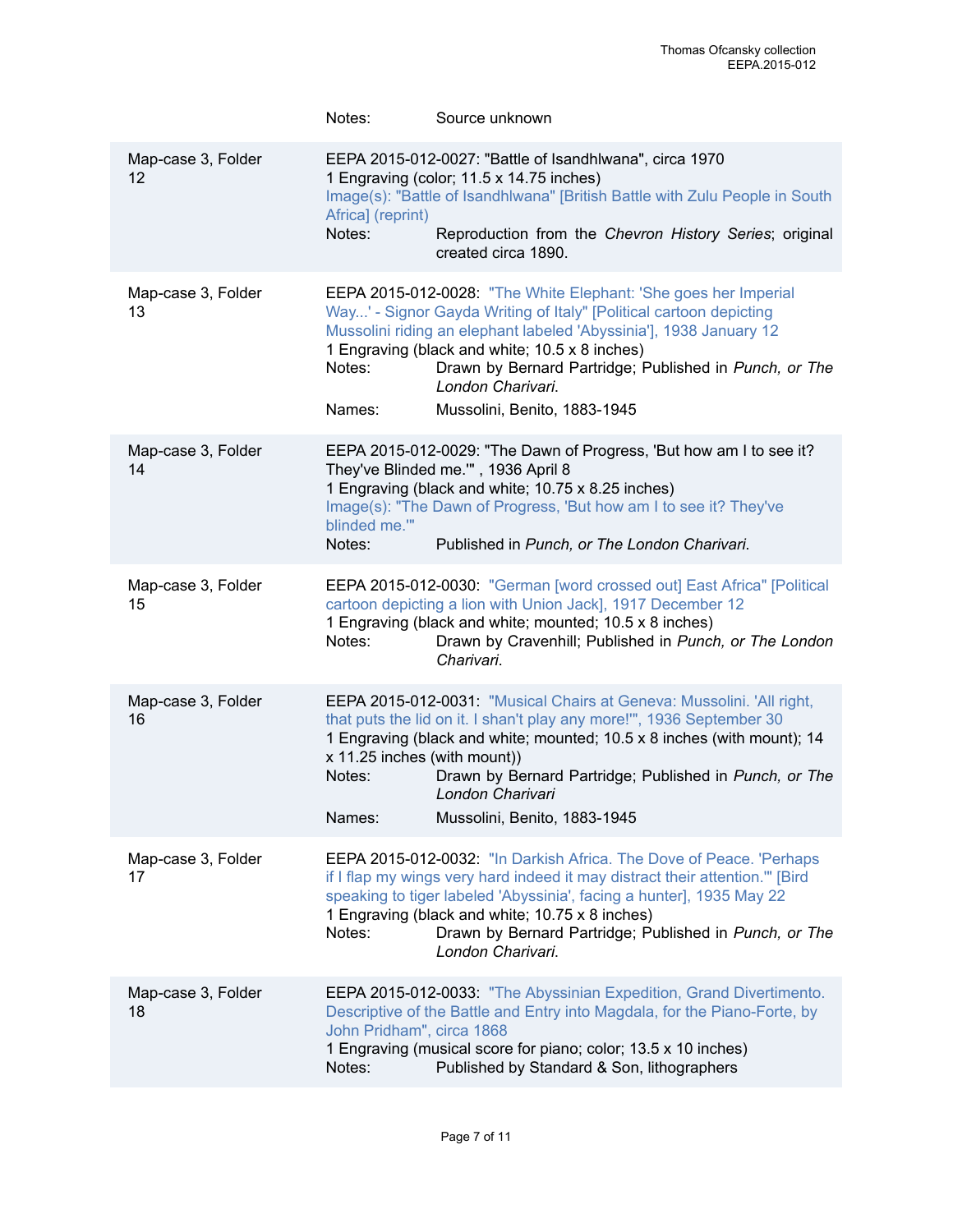| Map-case 2, Folder<br>6  | EEPA 2015-012-0034: "Menelik's Campaign against the Mad Mullah,<br>The British Officers attached to the Abyssinian Army", 1901 June 1<br>1 Engraving (black and white; mounted; 19 x 13.5 inches (with mount))<br>Notes:<br>Drawn by Ernest Prater from material supplied by a British<br>officer; published in The Sphere, page 237                                                                                                                                             |
|--------------------------|----------------------------------------------------------------------------------------------------------------------------------------------------------------------------------------------------------------------------------------------------------------------------------------------------------------------------------------------------------------------------------------------------------------------------------------------------------------------------------|
| Map-case 2, Folder<br>7  | EEPA 2015-012-0035: "Les Incidents D'Ethiopie" [The Incidents of<br>Ethiopia], 1908 March 1<br>1 Engraving (black and white; 20.75 x 15.25 inches)<br>Cover of Illustrated Supplement to Le Petit Journal, no. 902<br>Notes:                                                                                                                                                                                                                                                     |
| Map-case 2, Folder<br>8  | EEPA 2015-012-0036: "Ceux que nos soldats combattent dans le Centre<br>Africain: Les 'Cuirassiers' de Ouadai" [Those Whom our Soldiers Fight in<br>the Center of Africa: the 'Cuirassiers' de Ouadai""], 1907 January 6<br>1 Engraving (black and white; 17.5 x 12.25 inches)<br>Depicts the Ouadai (Wadal) Empire calvary in Central<br>Notes:<br>Africa. Illustrated supplement to Le Petit Journal, page 48,<br>no. 542.                                                      |
| Map-case 2, Folder<br>8  | EEPA 2015-012-0037: "With the British Navy in Mid-Africa: The 'Jules<br>Verne' Journey of the 'Mimi' and the 'Tou-Tou'. Trekking with Motorboats<br>to Defeat the Germans on Lake Tanganyika: By Train and Traction-<br>engine and Bullock-team, by River and Sea", 1916 June 3<br>1 Engraving (black and white; 15.75 x 22 inches)<br>Drawings by S. Bagg, from sketches by a member of<br>Notes:<br>the expedition; published in The Illustrated London News,<br>pages 706-707 |
| Map-case 3, Folder<br>19 | EEPA 2015-012-0038: "Massai Warrior", circa 1900<br>1 Engraving (black and white; 10.75 x 8 inches)<br>Unknown publication<br>Notes:                                                                                                                                                                                                                                                                                                                                             |
| Map-case 3, Folder<br>20 | EEPA 2015-012-0039: "H.E. Daud Pasha, Governor of Mount Lebanon",<br>circa 1900<br>1 Engraving (black and white; 9 x 5.75 inches)<br>Note: "Engraved for the Eclectic by Perine & Giles N. York"<br>Notes:                                                                                                                                                                                                                                                                       |
| Map-case 3, Folder<br>21 | EEPA 2015-012-0040: "Lieutenants Melville and Coghill (24th Regiment)<br>Dying to Save the Queen's Colors", 1900<br>1 Engraving (color; 6.25 x 8.5 inches)<br>Depicts Lieutenants Nevill Coghill and Teignmouth Melvill<br>Notes:<br>during the Battle of Isandlwana during the Anglo-Zulu war<br>in 1897. Published in South Africa and the Transvaal War,<br>volume 1, by Louis Creswicke, 1900.<br>Topic:<br>Isandlwana, Battle of, South Africa, 1879                        |
| Map-case 3, Folder<br>22 | EEPA 2015-012-0041: "Mr. H.M. Stanley's Arrival at Zanzibar -<br>Addressing the Officers and Men of H.M.S. 'Turquoise' after Church<br>Service", 1890 January 25<br>1 Engraving (black and white; 16 x 11.5 inches)<br>Published in The Graphic, volume XLL, no. 1052<br>Notes:                                                                                                                                                                                                  |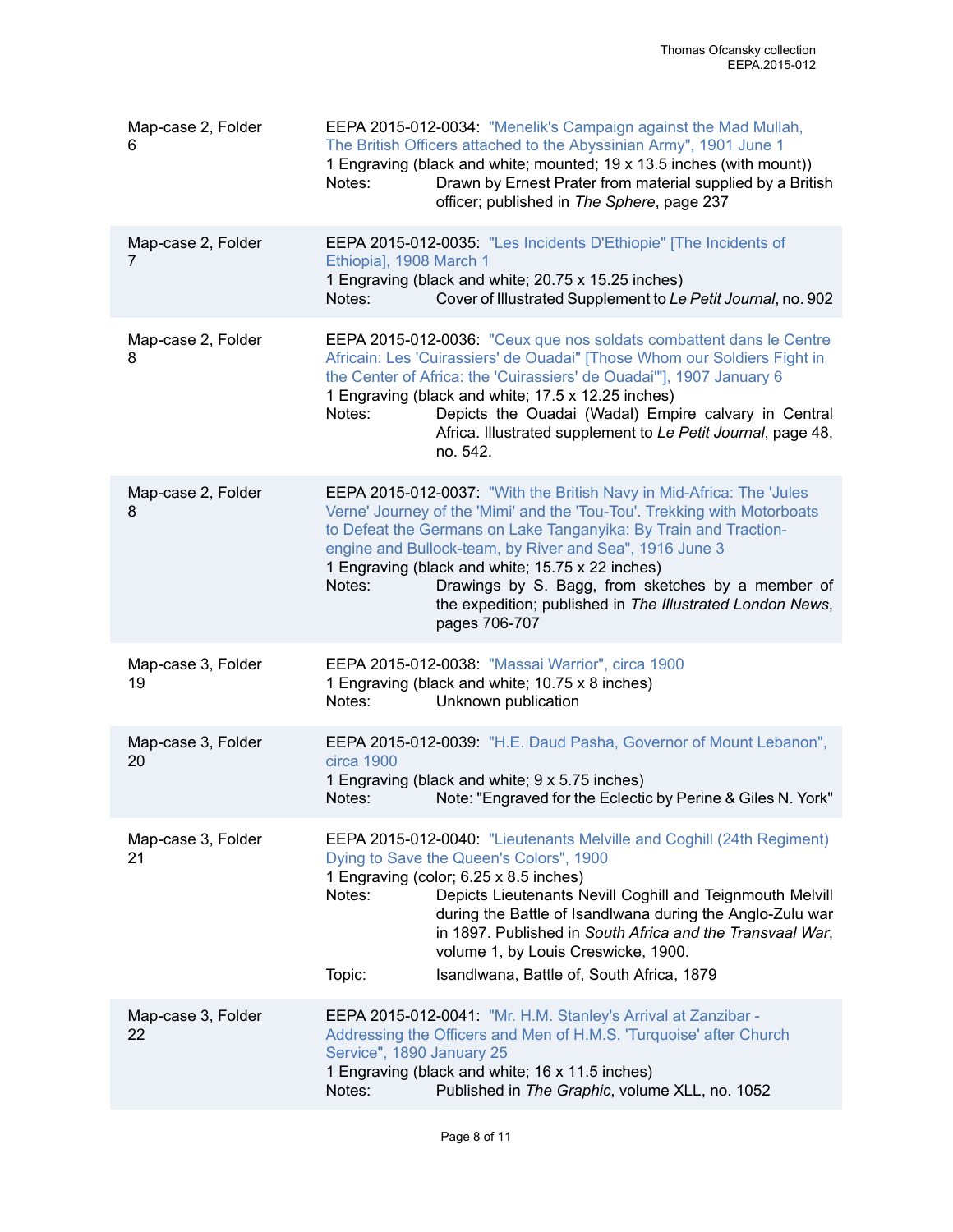| Map-case 3, Folder<br>23 | EEPA 2015-012-0042: "The Burglar's Dream: or, The League as Some<br>Would Like to See It", 1936 May 20<br>1 Engraving (black and white; 10.75 x 8.25 inches)<br>Image(s): "The Burglar's Dream: or, the League as Some Would Like to<br>See it"<br>Notes:<br>Drawn by Bernard Partridge; Published in Punch, or The<br>London Charivari |
|--------------------------|-----------------------------------------------------------------------------------------------------------------------------------------------------------------------------------------------------------------------------------------------------------------------------------------------------------------------------------------|
| Map-case 3, Folder<br>24 | EEPA 2015-012-0043: "The Black Man's Burden. Abyssinia. 'I<br>Sometimes Wonder Whether it was Worth my While Joining this<br>European League"', 1935 September 11<br>1 Engraving (black and white; 10.75 x 8.25 inches)<br>Drawn by Bernard Partridge; published in Punch, or The<br>Notes:<br>London Charivari                         |
|                          | Documents                                                                                                                                                                                                                                                                                                                               |
| Map-case 3, Folder<br>25 | EEPA 2015-012-0044: Stamped, Unsigned Document Ceding of Rights<br>to Government, Territories to Imperial British East African Company,<br>Mombasa, circa 1880s<br>1 Document (color; 13.5 x 8.5 inches)<br>Notes:<br>Published by the Imperial British East African Company,<br>Mombasa                                                |
| Map-case 3, Folder<br>26 | EEPA 2015-012-0045: Rhodesia Mining and Development Ltd. Shares<br>Certificate, 1911 September 28<br>1 Document (black and white; 10.75 x 13.5 inches)<br>Made out to Nathaniel Aarons[?] Arnold. Signed [illegible],<br>Notes:<br>B. J. [illegible] and by Donald J. Baker (Secretary).                                                |
|                          | Photographs                                                                                                                                                                                                                                                                                                                             |
| Box 1, Folder 1          | EEPA 2015-012-0046: Group Portrait of Military Officers in Sudan (copy<br>1), early-mid 20th century<br>1 Photographic print (black and white; framed and matted; 14.5 x 17<br>inches (including mount))<br>Notes:<br>Photograph by A. Kazandjian, Khartoum.                                                                            |
| Box 1, Folder 2          | EEPA 2015-012-0047: Group Portrait of Military Officers in Sudan (copy<br>2), early-mid 20th century<br>1 Photographic print (black and white; framed and matted; 14.5 x 17<br>inches (including mount))<br>Notes:<br>Photograph by A. Kazandjian, Khartoum.                                                                            |
| Map-case 3, Folder<br>27 | EEPA 2015-012-0048: Portrait of Haile Selassie (reprint), circa 1950<br>1 Photograph (black and white; 8 x 10 inches)<br>Image(s): Portrait of Haile Selassie, Seated at Desk (reprint)<br>Haile Selassie I, Emperor of Ethiopia, 1892-1975<br>Names:                                                                                   |
| Map-case 3, Folder<br>28 | EEPA 2015-012-0049: Orthodox Christian Church, Addis Ababa,<br>Ethiopia, circa 1935                                                                                                                                                                                                                                                     |
|                          |                                                                                                                                                                                                                                                                                                                                         |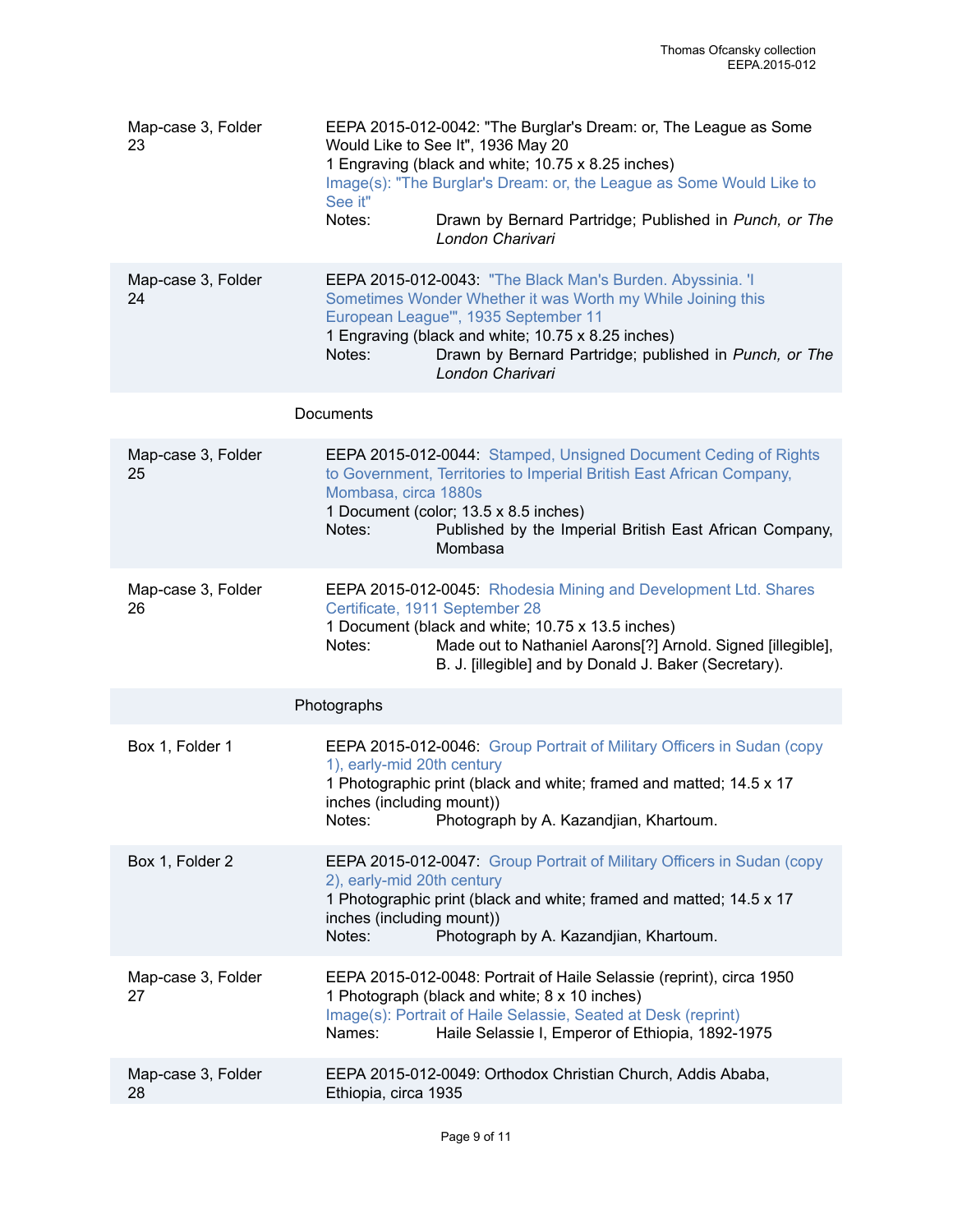|                          | Notes:                                   | 1 Photographic print (black and white; 8 x 10 inches)<br>Image(s): Ethiopia Orthodox Christian Church, Addis Ababa, Ethiopia<br>Reprint form World Vision, 1989. World Vision photo by<br>Bruce Brander.                                                                                                                                                                                                                                                                                                                                                                                                                                                                                                                                                             |
|--------------------------|------------------------------------------|----------------------------------------------------------------------------------------------------------------------------------------------------------------------------------------------------------------------------------------------------------------------------------------------------------------------------------------------------------------------------------------------------------------------------------------------------------------------------------------------------------------------------------------------------------------------------------------------------------------------------------------------------------------------------------------------------------------------------------------------------------------------|
| Map-case 3, Folder<br>29 | Troops, 1938 April 9<br>Notes:<br>Names: | EEPA 2015-012-0050: "Princely Guest from Ethiopia": the Sultan of<br>Gimma (left) and Italian Dictator Benito Mussolini Salute Parading<br>1 Photographic print (black and white; 9 x 7 inches)<br>Photo by Associated Press. Caption on verso reads:<br>"Princely Guest from Ethiopia: Premier Mussolini is shown<br>with the Sultan of Gimma, ruler of a Mohammedan Region<br>of the newly-annexed potion of the Italian Empire. The<br>sultan attended many functions and displays, dressed in<br>these picturesque robes, in his official visit at Rome. Here<br>he gives the fascist salute at a parade of cadets, April 9. He<br>was keenly interested in the wonders of the city. Associated<br>Press photo ZT 1145A 4-19-38"<br>Mussolini, Benito, 1883-1945 |
| Map-case 3, Folder<br>30 |                                          | EEPA 2015-012-0051: "Study Room, Governors Home, El Geneina,<br>Anglo Egyptian Sudan, Africa", circa 1920<br>1 Photographic print (reprint; black and white; 5 x 7 inches)                                                                                                                                                                                                                                                                                                                                                                                                                                                                                                                                                                                           |
|                          | Posters                                  |                                                                                                                                                                                                                                                                                                                                                                                                                                                                                                                                                                                                                                                                                                                                                                      |
| Map-case 2, Folder<br>6  | Notes:                                   | EEPA 2015-012-0052: "Towards the New Sudan" SPLM [Sudan People's<br>Liberation Movement] political poster, 2005<br>1 Poster (color; 23.25 x 15 inches)<br>Poster signed "To My Dear Friend Tom, Thanks for all your<br>support, Dr. John"                                                                                                                                                                                                                                                                                                                                                                                                                                                                                                                            |
| Map-case 2, Folder<br>9  | mid-20th century<br>Names:               | EEPA 2015-012-0053: "I Conquistatori dell' Abissinia" [political poster<br>with photos of Benito Mussolini and soldiers; graphics and flags],<br>1 Poster (color; 20 x 15 inches)<br>Mussolini, Benito, 1883-1945                                                                                                                                                                                                                                                                                                                                                                                                                                                                                                                                                    |
| Map-case 2, Folder<br>9  | Notes:                                   | EEPA 2015-012-0054: "British Tanks Hurled Italy out of Abyssinia, and in<br>Libya Completely Wrecked Axis Plans of Conquest", circa 1930s-1940s<br>1 Poster (color; 15 x 20 inches)<br>Initials "P.A." appear at bottom of page. Stamped on back:<br>"British Information Services, 30 Rockefeller Plaza, New<br>York City" and "Toledo Public Library, History, Travel and<br>Biography, October 13, 1944"                                                                                                                                                                                                                                                                                                                                                          |
| Map-case 3, Folder<br>31 | 1898<br>Notes:                           | EEPA 2015-012-0055: "Getting a Move on" Uganda Railway poster, circa<br>1 Poster (black and white; 16.5 x 11 inches)<br>Poster reads: "Uganda Railway: No Speed-Limit in the<br>Progress of British East Africa."; Published by Thomas<br>Cook and Son. Lists the address of the publicity                                                                                                                                                                                                                                                                                                                                                                                                                                                                           |